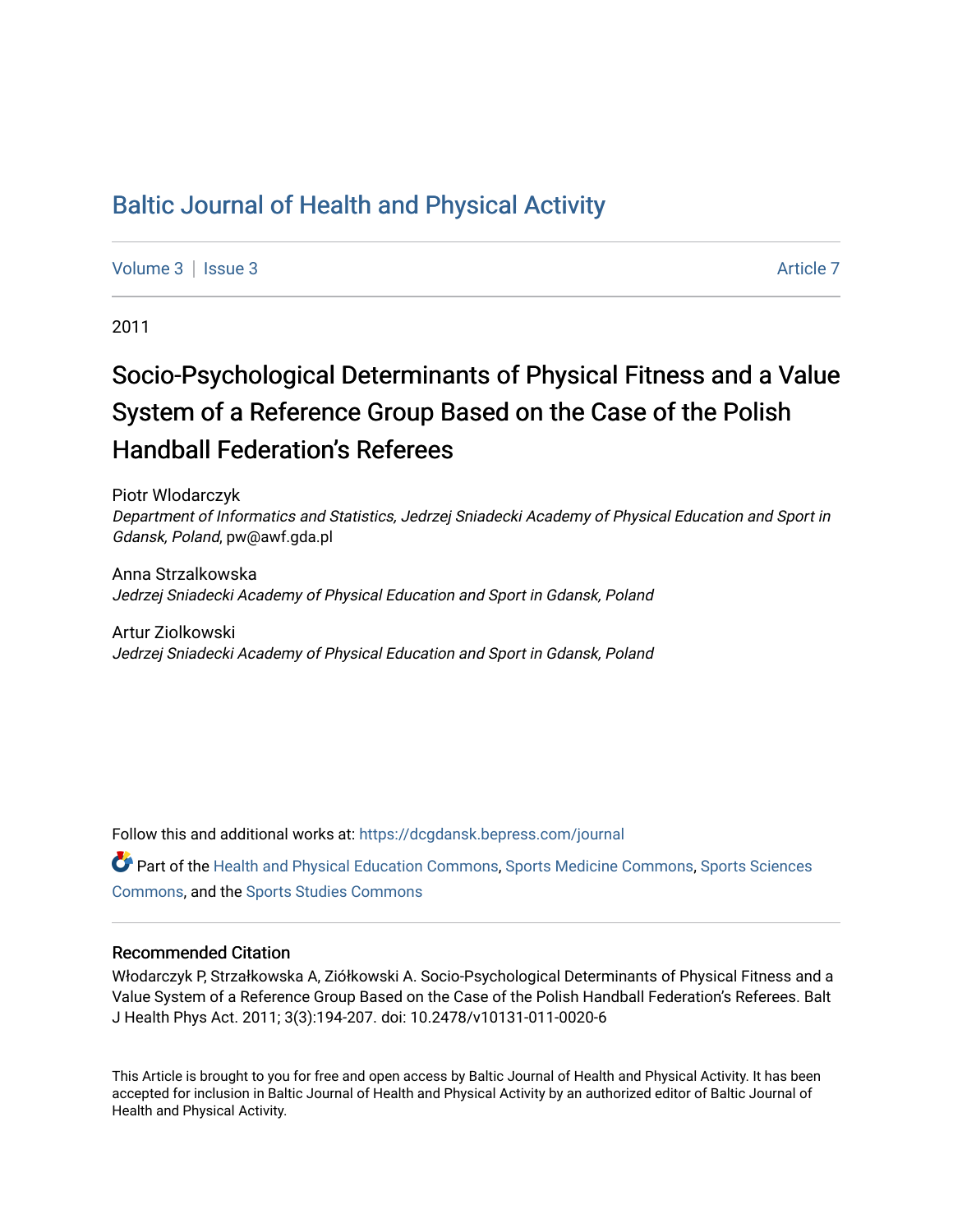

|                                                                                                        | Socio-Psychological Determinants of Physical<br><b>Fitness and a Value System of a Reference Group</b><br><b>Based on the Case of the Polish Handball</b><br><b>Federation's Referees</b>                                                                                                                                                                                                           |
|--------------------------------------------------------------------------------------------------------|-----------------------------------------------------------------------------------------------------------------------------------------------------------------------------------------------------------------------------------------------------------------------------------------------------------------------------------------------------------------------------------------------------|
| <b>Authors' Contribution:</b><br>A - Study Design<br>B - Data Collection<br>C - Statistical Analysis   | Piotr Włodarczyk <sup>(A, B, C, D, E, F, G)</sup> , Anna Strzałkowska <sup>(B, D, E, F)</sup> ,<br>Artur Ziółkowski <sup>(C, D)</sup>                                                                                                                                                                                                                                                               |
| D - Data Interpretation<br>E - Manuscript Preparation<br>F - Literature Search<br>G - Funds Collection | Jedrzej Sniadecki Academy of Physical Education and Sport in Gdansk,<br>Poland                                                                                                                                                                                                                                                                                                                      |
|                                                                                                        | Key words: sociology of a sports team, referees, value system, physical capacity                                                                                                                                                                                                                                                                                                                    |
|                                                                                                        | <b>Abstract</b>                                                                                                                                                                                                                                                                                                                                                                                     |
|                                                                                                        | <b>Background:</b> This paper deals with determinants of physical fitness and of a value system                                                                                                                                                                                                                                                                                                     |
|                                                                                                        | of the Polish Handball Federation's [Polski Związek Piłki Ręcznej] referees<br>(N=61). The reference group theory describing the transfer of a value system                                                                                                                                                                                                                                         |
| Material/Methods:                                                                                      | within a group of referees constitutes the theoretical foundation of the paper.<br>The referees' age ranged from 19 to 59 years (M=30.56 years SD=7.16<br>years). The measurement was carried out by means of the Scheler Values<br>Scale constructed by Piotr Brzozowski and the Questionnaire of Ethics<br>constructed by Wiesław Baryła and Bogdan Wojciszke.                                    |
|                                                                                                        | Results: The results of the six basic hierarchies of values were analysed: sanctity,<br>hedonistic, vital, aesthetic, truth, and moral. Comparisons of data obtained<br>from a group of referees preferring common good ethics with referees<br>showing low acceptance of the common good ethics have not revealed<br>a considerably higher acceptance rate only in the case of values of truth and |
|                                                                                                        | aesthetics values.<br><b>Conclusions:</b> The remaining hierarchies demonstrated considerable statistical variance.<br>Further research on the determinants of referees' moral behaviours should<br>focus on determining the impact of the subject's sex and a change in<br>temperament traits on the development of a refereeing career.                                                           |
| Word count: 6,644                                                                                      |                                                                                                                                                                                                                                                                                                                                                                                                     |

| Tables: 11        | Received: September 2011       |
|-------------------|--------------------------------|
| <b>Figures: 1</b> | Accepted: September 2011       |
| References: 45    | <b>Published: October 2011</b> |

#### **Address for correspondence:**

Dr Piotr Włodarczyk

Dep. of Informatics and Statistics, Academy of Physical Education and Sport, 80-336 Gdańsk, Poland, ul. K. Górskiego 1 Phone:+4858 55-47-239, e-mail: pw@awf.gda.pl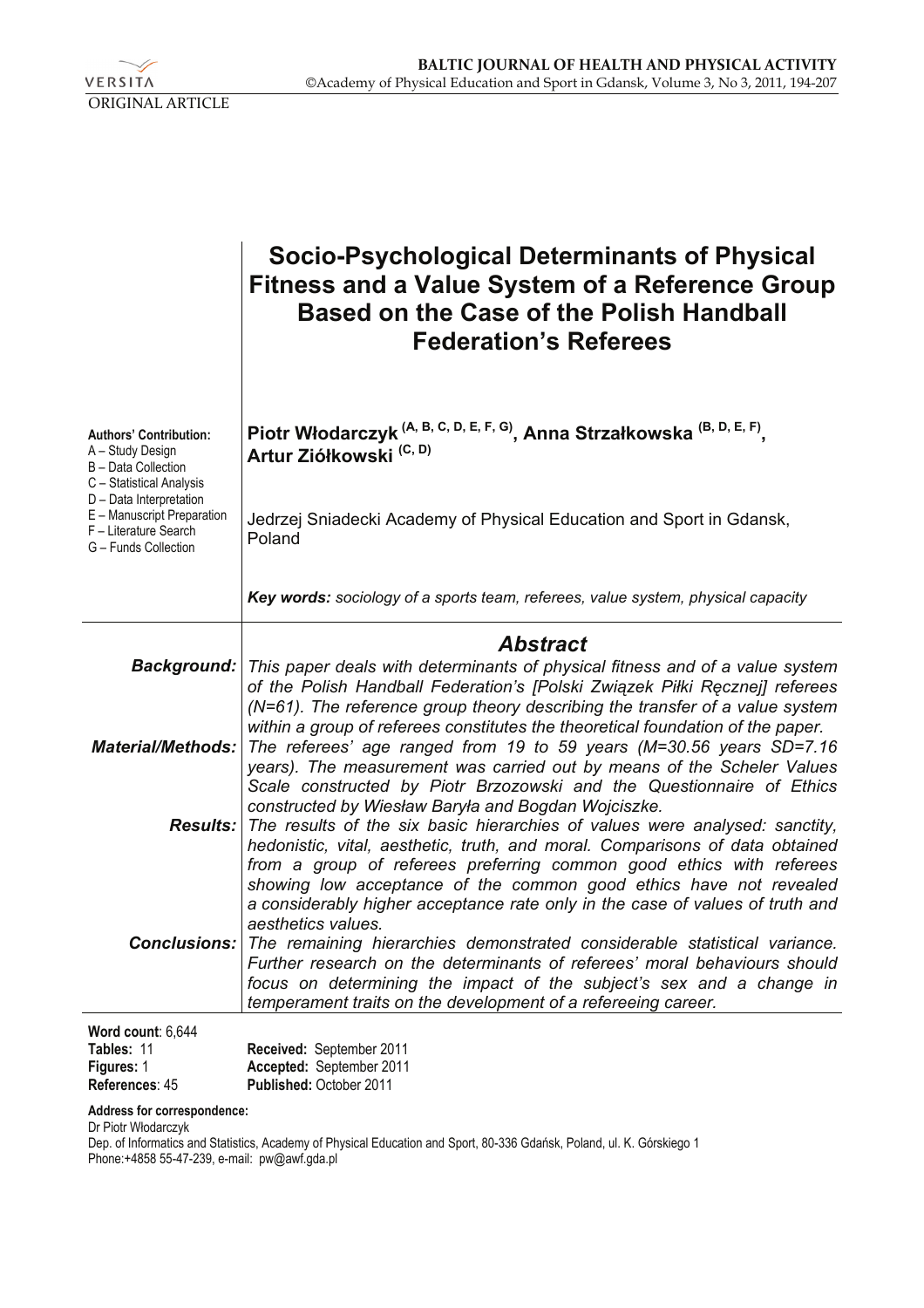#### **Introduction**

It is easy to agree with the thesis that a referee is unquestionably a co-author of a sports event. Few Polish publications, which comprehensively describe the psychological functioning in sports [1, 2], deal with the psychology of refereeing as well. They are based on modest, source-based research relying on the theoretical background provided by psychology [3, 4, 5, 6, 7] and sociology [8]. As indicated by the practice of modern sport, the growing professionalization requires more precise studies detailing, explaining and forecasting trends in the improvement of referees' performance.

As probably most readers have many a time found out for themselves, a good sports event brings uncommon lustre, providing *catharsis* to millions of spectators. In the antiquity, the mechanism was reserved solely for men. The actors of a spectacle – heroes – were representatives of a religious dimension of the ancient *agones*; their tangible (physical) half-divinity placed the struggles of the then Olympic Games winners within a symbolic framework. However, already in the times of reforms introduced by the first archon – Solon (c. 640–560 BC) – there appeared tendencies which we would call "the professionalization or desacralisation of sports activities" [9]. Nowadays, a mass audience has access to various sports channels from all over the world. Sports betting services, which go hand in hand with sports events, attract millions of popular culture consumers. Regardless of their sex or age, modern-day fans may accompany their idols during a sports event and/or in their private lives. A rise in the number of fans boosts the interest of advertising agencies in accessing this community or – more adequately – "the future and current consumers". The core qualities constituting the social and the psychological profile of a potential customer – a consumer of a sport event, a user of goods promoted during sports events – are as follows: "dynamic, wealthy, with high achievement motivation, frequently gullible and emotionally charged", whereby he easily and effectively absorbs an advertising message.

Equally successful among advertisers and sponsors are stadiums and sportspersons' bodies used as advertisement areas, which ensure spectatorship figures proportional to rental fees. An example are tattoos on the torsos of boxers fighting for the title of the world champion of a higher paying federation. Therefore, sports marketing specialists ably evaluate the ROI (Return on Investment) of a given event or a cycle of sports events (leagues, meetings). This may be illustrated by annual revenues from advertisements in global sports magazines accrued in the previous year. The market grew by almost 25%, despite or maybe by way of the world economic crisis. The growth dynamics are presented in Table 1. The present-day business is a selfregulating system. A decrease in one parameter generates growth of a different one. The saying "bread and circuses" (from Latin: *panem et circenses*), coined by Juvenal, has bluntly explained the essence of the sportive social demand to this day. Modern sport has already become a branch of the global economy.

The media machine of television broadcasts invites us on a journey the destination of which is unclear. An analysis of market trends reveals a long-term, systematic increase in the new sports business potential. A demand for entertainment, emotions, unpredictability and spontaneity has been present in the society since the ancient times. In 2004, the European football market was worth €11bn [11], whereas the 2009/2010 season brought about a 4% growth to €16.3bn relative to the previous season. At the same time, earnings in the five largest football leagues on the old continent rose by 8% to €5.5bn [12].

The business, which uses and creates the sports market, pays players and buys dramatic effects and dynamism. The business sells a compact, readable and essentially true physical activity of modern sportspersons. A temporary nature of the message – today you are somebody, tomorrow you may be nobody – forms a part of the postmodern discourse. Senders of messages, heroes of the arenas, are classified in the category of media giants. Hence, modern sport has been for many years now in the category of "the immediate performance culture" [13; p. 92]. We may pose the question: What brings fans before the screens and to the stadiums? For sure, it is the unpredictability of the last minutes of a sports event, an escape from the everyday life. However, arguably the most valued commodity is the identity of a strong, mentally and physically resilient master – the idol. Newspapers, television and electronic media are rife with news creating the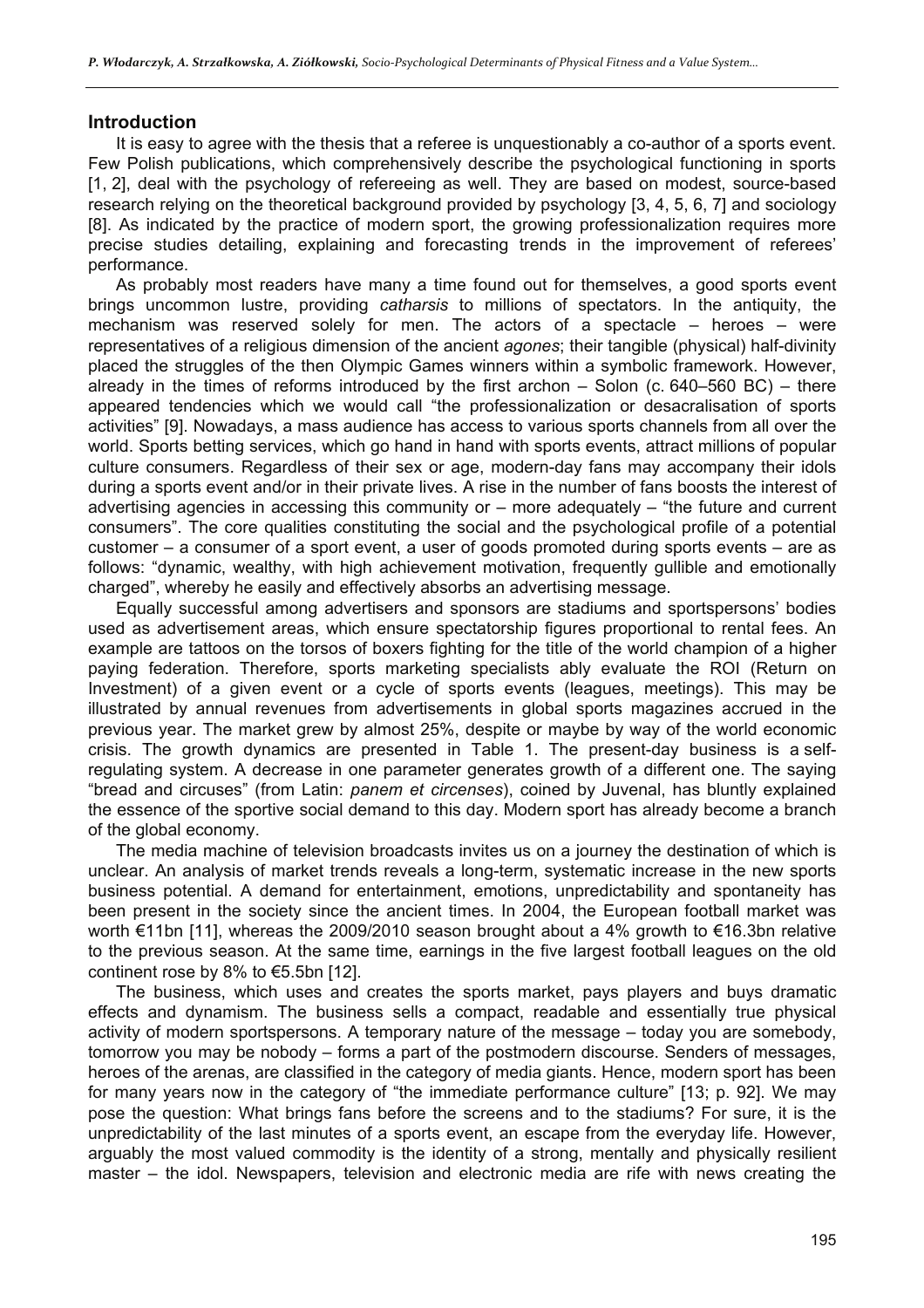modern day idols who endorse, by the strength of their shaky authority, the importance of one or another sports event and, by the way, of this or that product or style of life.

| SPORTS MAGAZINE AD REVENUE FOR<br>2010 PUBLICATION | 2010 AD REV.  | 2009 AD REV.  | $\% +/-$  |
|----------------------------------------------------|---------------|---------------|-----------|
| Sports Illustrated                                 | \$571,975,853 | \$560,365,030 | 2.1%      |
| <b>ESPN The Magazine</b>                           | \$306,154,553 | \$243,402,998 | 25.8%     |
| Golf Magazine                                      | \$151,979,817 | \$144,821,976 | 4.9%      |
| <b>Golf Digest</b>                                 | \$127,687,044 | \$128,436,213 | $-0.6%$   |
| <b>Runners World</b>                               | \$86,550,866  | \$69,452,641  | 24.6%     |
| Bicycling                                          | \$35,831,092  | \$33,528,251  | 6.9%      |
| Golf World                                         | \$33,745,218  | \$34,727,317  | $-2.8%$   |
| Cycle World                                        | \$28,207,544  | \$32,847,432  | $-14.1%$  |
| <b>Transworld Skateboarding</b>                    | \$23,771,505  | \$27,919,640  | $-14.9%$  |
| <b>Sporting News</b>                               | \$23,223,624  | \$22,563,050  | 2.9%      |
| <b>Transworld Snowboarding</b>                     | \$18,669,912  | \$18,375,348  | 1.6%      |
| Tennis                                             | \$15,774,714  | \$19,484,994  | $-19.0\%$ |
| <b>Transworld Motocross</b>                        | \$10,911,103  | \$12,406,533  | $-12.1%$  |
| Transworld Surf                                    | \$9,393,741   | \$9,354,709   | 0.4%      |
| SI for Kids                                        | \$6,713,738   | \$15,184,366  | $-55.8%$  |
| Transworld Ride BMX                                | \$4,263,194   | \$3,913,988   | 8.9%      |
| <b>Transworld Wakeboarding</b>                     | \$3,730,956   | \$5,340,527   | $-30.1%$  |

|  |  |  | Tab. 1. Comparison of changes in advertising revenues [10] |  |
|--|--|--|------------------------------------------------------------|--|
|  |  |  |                                                            |  |

Sometimes they are instantaneous heroes who become temporary or, rarely, long-term trend creators. Due to media leverage, sportspersons may shape tendencies or fashion trends, thus becoming role models. As Zygmunt Bauman writes in his book [14; p. 36], "the formation process of a fashion trend is a type of a peculiar pendulum" propelled by the forces of individualisation and originality on the one hand and the community spirit and the need of community acceptance on the other. Tenacity, conscientiousness, intransigence, and most of all the authenticity of athletes attract spectators looking for inspirational role models. An important function is also played by the possibility to promote a healthy lifestyle and mental and physical wellbeing in the course of one's sports career and – in the case of few sportspersons – a refereeing career. It is worth noting that for athletes health constitutes an existential value, not an autotelic one [15]. We should ask how the modern referees – "the priests" of sports events – feel fulfilled in this situation? They stand in the shadow of each sports event and simultaneously they are its chief moderators. The fate of a sports career, spectators' emotions and sports betting results hinge on referees' professionalism. The business offers capital ensuring the "fire" of development providing energy and favourable conditions. However, out of referees' control, the fire may burn and destroy.

According to Andrzej Pawłucki [15], a fan demonstrating ideal competencies – a referee – is a guardian of a sports event. His or her conduct and decisions influence the axionormative environment of adult and adolescent sportspersons. Unfortunately, there have been cases of corrupt referees undermining the idea of fair play [7]. Therefore, the same force of media impact may strengthen the system of modern sport by pumping considerable funds into it and by shaping opinions, convictions and activities of large numbers of people. The power of sport to create axioms and personalities is or may be at the same time the blade of a guillotine gelding sport of humanistic values. This brings a question: can referees foster the humanism of modern sport? What values are shaped by their environment? What values form their long-term commitment to sport? May this report contribute to the discussion.

On a macroscale, the desacralisation and commercialisation of sport events paradoxically reinforces the process of their professionalization, forcing at least semblance of activities free of negative influences. On a microscale, understood as an interschool league, a referee is a model of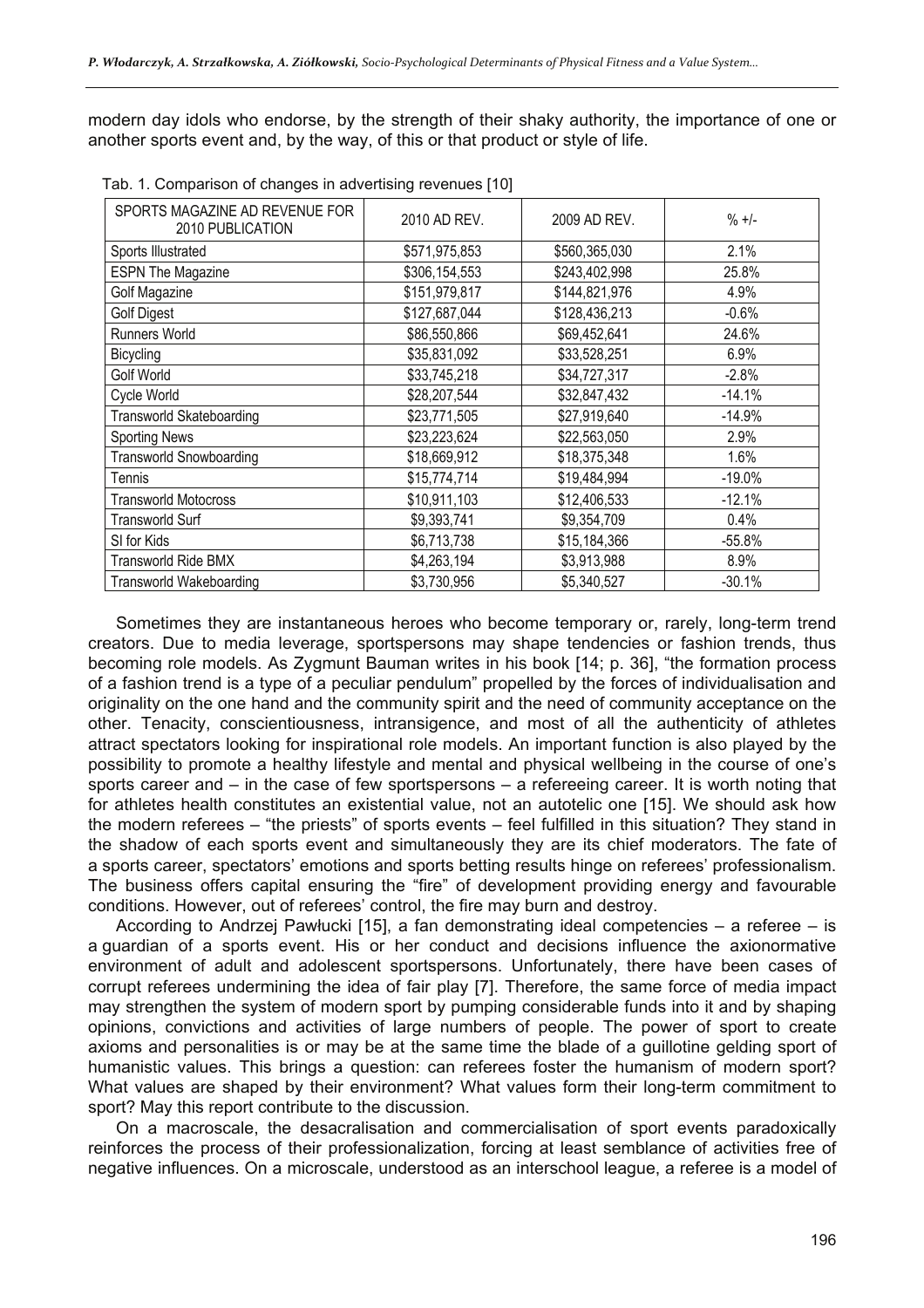values. His or her omnipotence over the fate of a match stabilises the event in the eyes of adolescent athletes.

Also, a modern referee wants to be physically fit, since this may be the factor determining his or her ranking in a given region or, more broadly, in a given country. Improving the quality of a product is a natural market process. Enhancing physical capacity or refereeing skills is an answer to a market demand. But is it only a market demand? On the one hand, a customer orders a product of the highest possible quality by choosing from a wide range of available alternatives an event which he or she deems the best. Through the use of a remote control, they specifically shape the postmodern sports market. Match transmissions for multi-million audiences enable a more accurate, detailed observation of sports events. Close-ups, slow motion replays, multi-camera shots, which are frequently taken in the real time, make it possible to pick up the smallest mistakes of athletes. If a referee does not prove himself or herself to be a good expert and fan – a customer of the event will certainly react. The subsequent discussions and comments in newspapers and on online message boards will drive the changes bringing improvement to the systems of training and preparation of referees. On the microscale, discussions among athletes, conducted in the changing room after a match, do not carry such a great driving force. On the other hand, referees also seek to derive satisfaction from fulfilling their role. They improve their skills and physical fitness.

Nowadays, the process of developing competencies of referees involves both physical fitness, technical preparation and, increasingly more often, psychological preparation or coaching understood as a non-directive support and improvement of referees' knowledge, skills and habits. The process is assessed and carried out by mentors (delegates). Most frequently, these are experienced referees, experts nominated by a referees board of the Polish Handball Federation. Nowadays, long-term competence enhancement processes are supported by general public periodicals, which essentially form part of the refereeing culture [26]. Moreover, activities supporting a referee's development also include trainings and observations conducted by selected branches of Polish sports associations. Periodic activities encompass: seminars, additional training events and supervision over the work of referees exercised by qualified observers (delegates). An assessment of referees' qualifications is conducted by way of annual training conferences coupled with verification of the level of physical fitness and of the knowledge of regulations. The meetings provide an opportunity to shape the referees' lifestyle. Activities promoting active leisure time, broadening experience and knowledge regarding regulations directly influence the shape of a value system which – if not fully internalised – is certainly declared by the referees as their own.

The mechanism of the social formation of values and attitudes is based on two basic research directions: the sociological and the psychological ones. The former stems from the reference group theory of Teodor Newcomb [16]. According to sociologists [27, 28] using the division devised by Robert Merton [29], we may distinguish two types of reference groups: the comparative and the normative ones. The groups function by means of two mechanisms: a relative privilege or a relative disadvantage [30]. The second research direction in social psychology relates to the theory of attitude formation. The social and the cognitive function of an attitude [19] allows an individual to take over all components (cognitive, emotional, behavioural) from representatives of a reference group. The mechanism of conformity or of subjective norm formation, described by Icek Ajzen and Martin Fishbein [20, 31], may mediate such behaviours.

The choice of handball referees was dictated by the need to select a group which best combines characteristics of an amateur and a professional approach to modern sport. Several arguments justify this decision. On the one hand, handball is a sport striving for popularity. On the other hand, it certainly does not enjoy the popularity of football. The level of funding of the latter is several times higher, which entails much stronger political and economic impact, thus introducing corrupt inducements. At this stage of the research process, the authors' goal was to verify a research procedure and tools in the context of a sport essentially resilient to a potential influence of interfering factors.

In the case of the Polish Handball Federation, the system of supporting referees is coordinated by a body of referees consisting of seven experts reporting to the management board of the Polish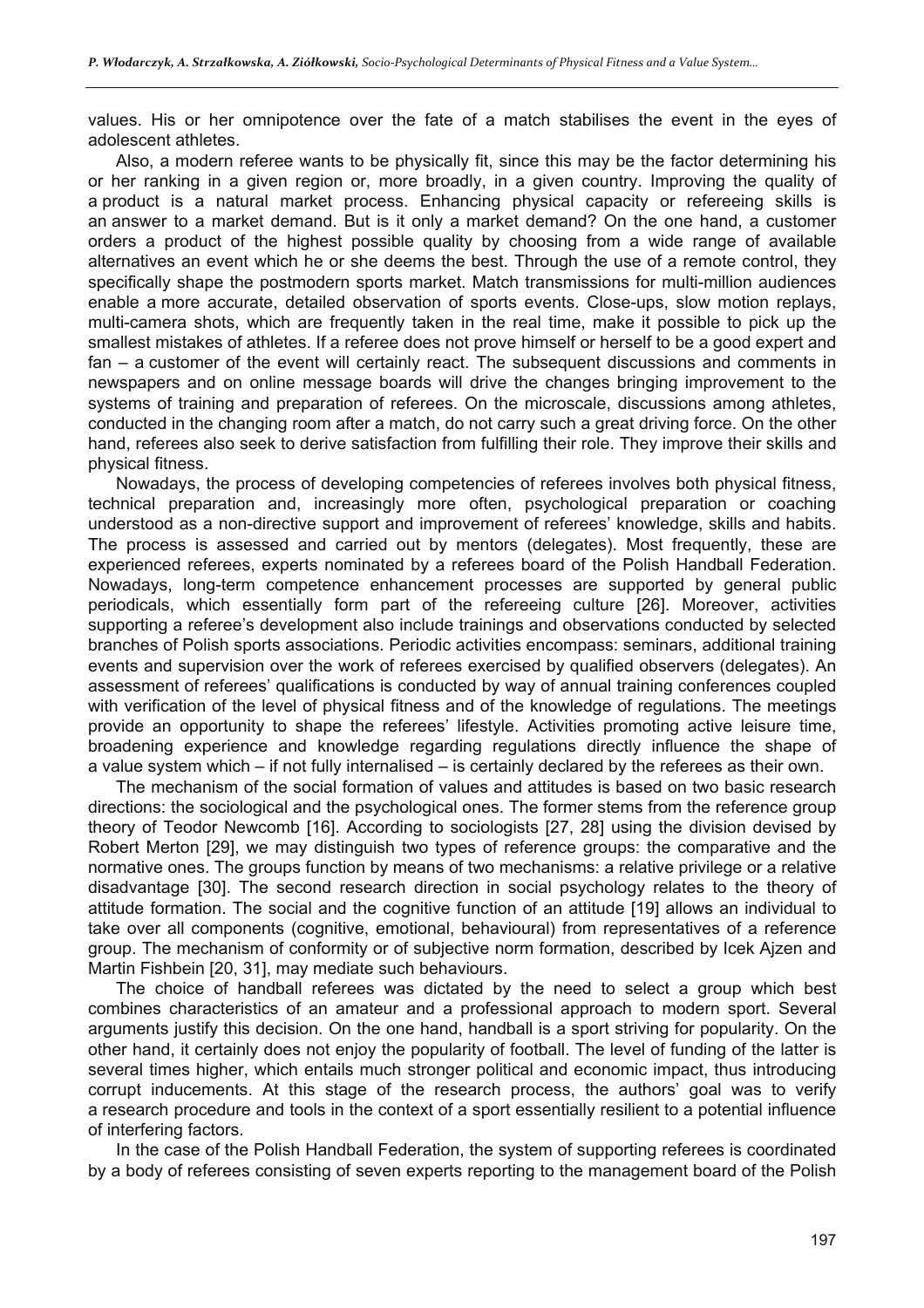Handball Federation. Therefore, the Association exercises a direct influence on the methods of selection and training of modern hellanodics and may play the role of a reference group. The Polish Handball Federation's referees are predominantly athletes strongly identifying with the practised sport. This sense of belonging differs from the so-called athletic identity [17]. Athletic achievements of the contemporary referees do not have to correlate with a high level of athletic identity. Therefore, a present-day referee is not an old-time titan of arenas. Modern-day referees of the Polish Handball Federation are athletes at the end of the first stage of contact with handball.

The choice to continue their career in the capacity of a referee may be explained by Eugen Litwak's theory [18], as it provides former athletes with an opportunity to participate in a sport by meeting their fundamental needs and values even after the end of their sports career. Practising a sport constitutes a peculiar doorway to further development. The role of a referee provides a chance to prolong the period of not only physical but also intellectual and social activity. The new role determines new motives, whereby it assigns new meanings to the already formed values, such as vital values. The driving force may be similar to the one present during a sports career; however, the activity area is prestigious and frequently autotelic. Anna Pawlak states that [8, p. 22]: "while in the case of athletes morality is one of elements ... in the case of referees morality constitutes the main element ... of the subsystem". Therefore, in the case of referees – as Józef Lipiec put it – we deal with activities in the spirit of "collectivistic nominalism" supported by values building inner bonds of a team [21]. For the purposes of this research, a team is to be understood as two referees or the whole community of the Polish Handball Federation's referees. Thus, the community of referees has a transparent hierarchy. Older referees are the carriers of values for the younger generation of novices. Candidates for referees acquire knowledge and habits embedded in a specific system of values of experienced colleagues from the reference group. Of course, a question arises as to the content of the message. What is the preferred model of values in the referees' group of the Polish Handball Federation? These questions formed the basis for writing this paper.

### Aim of the research

The paper describes the determinants of referees' moral attitudes formation in a group of referees of diverse experience. The authors of this analysis wish to present a supplement, containing an overview of the moral functioning of handball referees. The assumption forms an inherent part of a definitional and identity relationship between sport and morality [see 22, 23, 24]. The aim of the study is to determine a model of values preferred by a group of expert referees and to compare the results with a model of values favoured by less experienced and less competent referees. In this context, competencies include not only knowledge and skills, but also habits and attitudes concerning refereeing. It was assumed that values, being more central to attitudes [32, 33], may have a regulatory influence on conduct, and in particular may predict a possible advancement in the refereeing career. Unfortunately, the literature does not provide information regarding indicators which would help to construct a reference point for the assessment of candidates for referees.

For thus defined problem, two research hypotheses have been formulated:

- 1. Referees' job experience impacts a difference in preferences in the lower values (aesthetic, hedonistic and vital), since the length of participation in a sport and the role played in it influence the differentiation of a value system of referees representing a reference group which supports the formation of a value system of less experienced referees.
- 2. Referees' value system with the predominant ethics of common good will substantially differentiate the group with regard to the higher values, as participation in a sport and an assumption of the role of a referee frequently provide an opportunity for evaluative conduct, which may in turn reinforce behaviour consistent with higher values.
- 3. The value system referring to population norms and the physical fitness of referees with a high level of refereeing competencies are stricter and better developed as compared with the value system and the physical fitness of referees showing average refereeing competencies, since being a referee impacts the intensity of social functioning and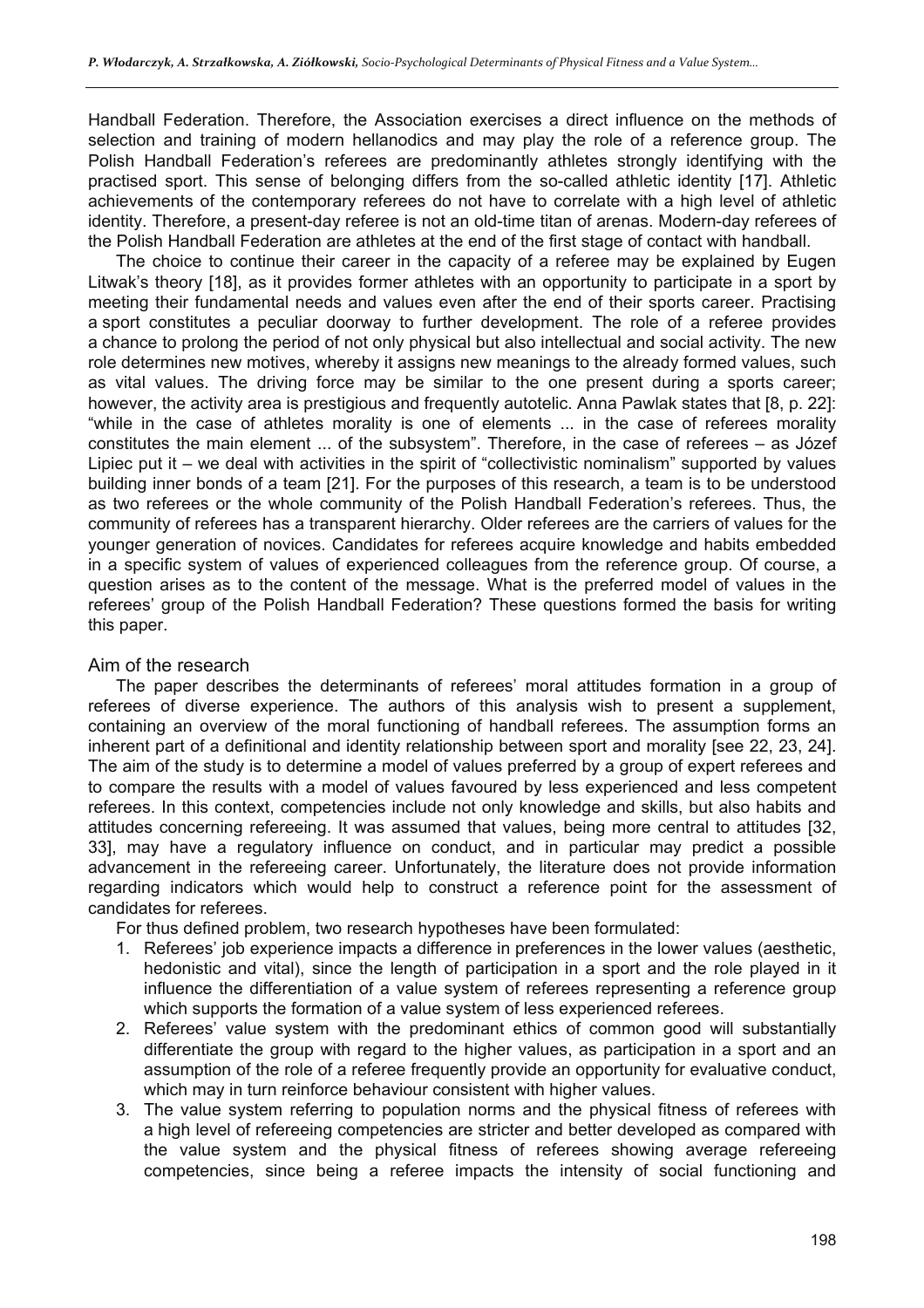a declaration of moral norms, thus becoming a social proof of rigorous moral functioning. In the case of highly competent referees, maintaining full fitness at a basic level is both an emanation of internalised values and an element of a lifestyle.

#### **Materials and Methods**

The study was carried out among referees of the Polish Handball Federation. Initially, 112 questionnaires had been distributed, out of which 73 were filled in and collected. An analysis revealed that the number of correctly completed questionnaires (F=5; M=56) closed at (N=61). The study was carried out in August 2010. The respondents' age ranged from 19 to 59 years. The referees' values profile was studied by means of the Scheler Values Scale (the SVS), a tool constructed by Piotr Brzozowski, which refers to Max Scheler's theses on an objective and universal hierarchy of values represented by each individual. The scale allows a study of a subjective weight of 50 values. It enables an assessment of similarities between subjective values and an objective and ideal population (norms) prototype based on the general population norms of the inhabitants of the Lublin agglomeration.

The SVS comprises 50 values grouped into the following six basic scales of values: sanctities (S), hedonistic (H), vital (V), aesthetic (A), truth (T), moral (M). Moreover, the subscale of vital values is divided into two factor subscales: physical fitness and strength values (PFS) and endurance values (END). The subscale of sanctity values is composed of secular sanctities (SS) and religious sanctities (RS). The six basic scales and the sanctity subscales (SS and RS) were used for the analysis. The respondent's task was to assess the subjective significance of a given value on a one hundred point scale. The average questionnaire completion time amounted to 30 minutes. The statistical analysis of the collected data was carried out by means of the SPSS software. Moreover, respondents took an exercise test (ET), which consisted in running outdoors a distance of 3,500 meters. The time of completing the distance was measured by a stopwatch with accuracy to one millisecond. In addition, referees filled in the Ethics Questionnaire constructed by Wiesław Baryła and Bogdan Wojciszke. The common good ethics, one of the dimensions of the above tool, was used as a differentiating variable dividing the respondents by a median value into two subgroups. During the analysis, the normality of distribution of the dependent variable was verified by means of the Kolmogorov-Smirnov test and the Shapiro-Wilk test, and then the significance of differences by a relevant t-Student test or the Mann-Whitney test. A comparison of mean values and medians of the SVS questionnaire scales results and the exercise test (ET) was carried out.

### **Results**

The analysis of results begins with a presentation of descriptive statistics referring to particular dimensions of the SVS test and the exercise test (ET) by a division into referees with shorter and longer experience.

Another step in the analysis of results was to verify the statistical significance of the differences observed above (with reference to the descriptive statistics). The first stage of the procedure was to check the normality of distribution by means of relevant tests (Tab. 2).

It follows from the obtained results that the distribution of the dependent variable in the test is normal as far as truth, aesthetic, and hedonistic values are concerned (the value of the W test is not significant statistically). The other variables (secular<sup>\*</sup> and religious<sup>\*</sup> sanctities, moral<sup>\*</sup>, vital<sup>\*</sup>) and the results of the exercise test do not show a normal distribution. A comparison of the statistics is presented in Table 3. The verification of the statistical significance of the obtained differences was conducted for the normally distributed variables by means of a t-Student test for independent samples. Relevant rows were adjusted for heterogeneous variances measured against the Levene's test (Tab. 4). In the case of other variables, the Mann-Whitney U test was applied (Tab. 5).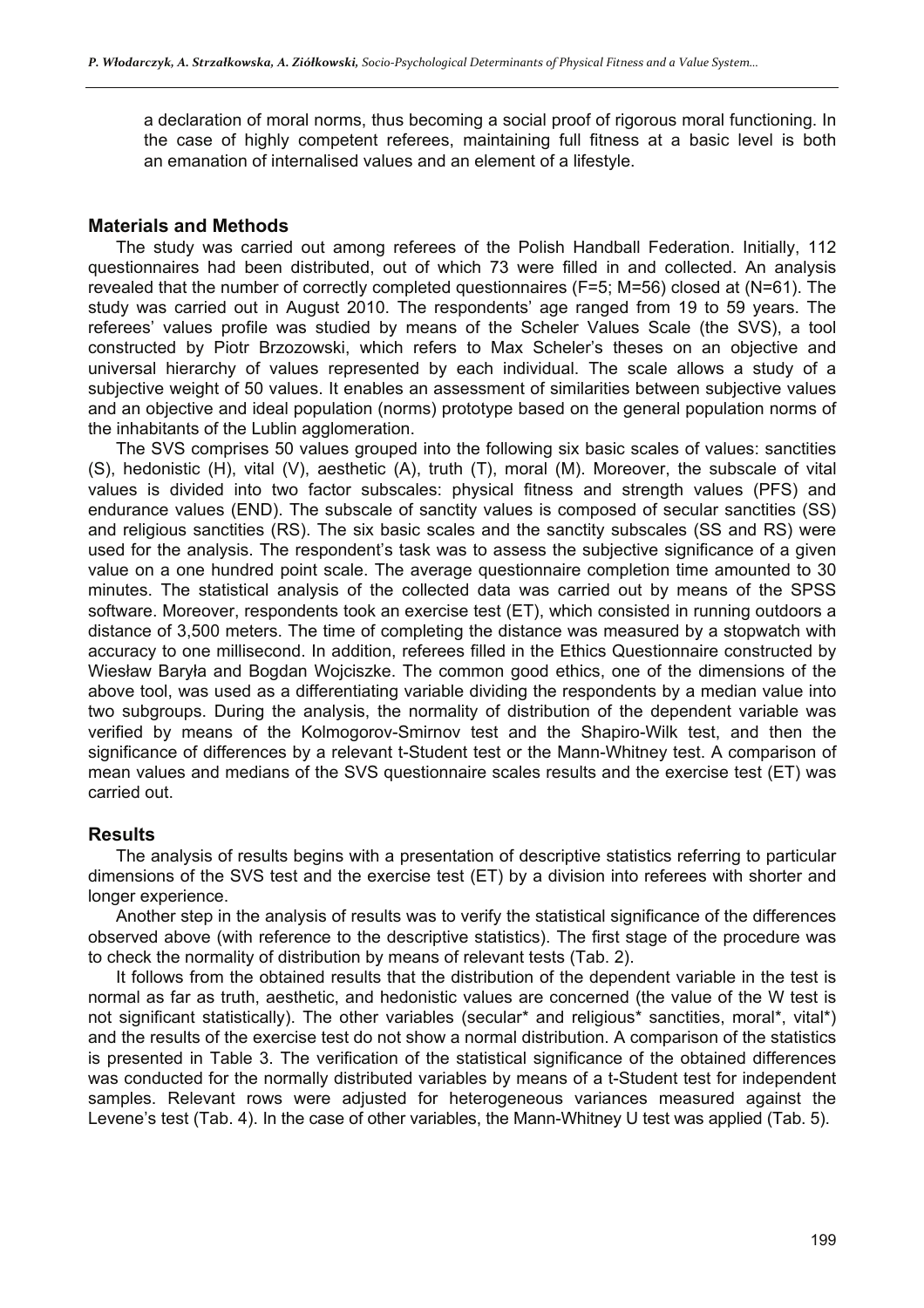Tab. 2. The descriptive statistics for the SVS dimensions and for the exercise test (EST) in the group of referees with up to eight years of experience (N=30) and referees with over eight years of experience (N=31) (source: own research)

| <b>Variables</b>            |       |       | Referees with short experience<br>$(N=30)$ |        | Referees with long experience<br>$(N=31)$ |       |       |        |
|-----------------------------|-------|-------|--------------------------------------------|--------|-------------------------------------------|-------|-------|--------|
| <b>Values</b>               | Mean  | SD    | Min                                        | Max    | Mean                                      | SD    | Min   | Max    |
| <b>Truth</b>                | 74.25 | 11.12 | 52.00                                      | 95.00  | 77.89                                     | 12.29 | 49.00 | 97.00  |
| <b>Aesthetic</b>            | 52.57 | 18.77 | 15.00                                      | 84.00  | 57.56                                     | 20.74 | 18.00 | 97.00  |
| <b>Hedonistic</b>           | 64.72 | 14.44 | 36.00                                      | 86.00  | 68.69                                     | 13.73 | 42.00 | 92.00  |
| <b>Religious sanctities</b> | 62.26 | 29.59 | 0.00                                       | 100.00 | 66.33                                     | 29.86 | 0.00  | 100.00 |
| <b>Secular sanctities</b>   | 66.75 | 20.16 | 20.00                                      | 100.00 | 74.42                                     | 20.77 | 20.00 | 100.00 |
| Moral                       | 75.18 | 14.85 | 34.00                                      | 100.00 | 79.81                                     | 12.55 | 46.00 | 98.00  |
| <b>Vital</b>                | 61.46 | 16.72 | 25.00                                      | 93.00  | 59.09                                     | 20.09 | 25.00 | 88.00  |
| Exercise test (ET)          | 10.74 | 0.59  | 9.20                                       | 11.59  | 10.74                                     | 0.51  | 10.05 | 11.53  |

Tab. 3. The verification of the normality of distribution of the dependent variable in the research group (N=61) (the Shapiro-Wilk test)

| <b>Dependent</b>            | <b>RESPONDENTS</b> |           | "W"          |          |  |
|-----------------------------|--------------------|-----------|--------------|----------|--|
|                             | $N=61$             |           | <b>VALUE</b> | P        |  |
| <b>Variables of Values</b>  | Mean               | <b>SD</b> |              |          |  |
| <b>Truth</b>                | 76.10              | 11.78     | 0.98         | 0.469    |  |
| <b>Aesthetic</b>            | 55.10              | 19.79     | 0.96         | 0.073    |  |
| Hedonistic                  | 66.74              | 14.11     | 0.97         | 0.167    |  |
| <b>Religious sanctities</b> | 64.33              | 29.55     | 0.91         | $0.001*$ |  |
| <b>Secular sanctities</b>   | 70.16              | 20.76     | 0.96         | $0.032*$ |  |
| <b>Moral</b>                | 77.53              | 13.81     | 0.94         | $0.008*$ |  |
| Vital                       | 60.25              | 18.39     | 0.94         | $0.008*$ |  |
| ET [sec.]                   | 10.74              | 0.56      | 0.92         | $0.001*$ |  |

An analysis of the results of the SVS in the group of referees with short and long experience (Tab. 4 and 5) did not indicate statistically significant differentiation. The referees with up to 8 years of experience do not differ considerably from the referees with longer experience as far as the values profile is concerned, regardless of whether lower or higher values are compared. Also the endurance performance dimension did not show statistically significant differences. Additionally, notable is the homogeneity of the values represented by the studied groups.

Tab. 4. The verification of significant differences (p) in the mean dimensions of the SVS and the exercise test in the group of referees with short and long experience (source: own research)

| <b>Variables</b> | Referees with up to 8<br>years of experience<br>$(N=30)$ |       | experience (N=31) | <b>Referees with over</b><br>8 years of | <b>Absolute</b><br>difference in<br>mean values | (4)<br>value | p     |
|------------------|----------------------------------------------------------|-------|-------------------|-----------------------------------------|-------------------------------------------------|--------------|-------|
|                  | Mean                                                     | SD    | Mean              | SD.                                     |                                                 |              |       |
| Truth*           | 74.25                                                    | 11.12 | 77.89             | 12.29                                   | $-3.64$                                         | $-1.21$      | 0.230 |
| Aesthetic*       | 52.57                                                    | 18.77 | 57.56             | 20.74                                   | $-4.99$                                         | $-0.98$      | 0.329 |
| Hedonistic*      | 64.72                                                    | 14.44 | 68.69             | 13.73                                   | $-3.97$                                         | $-1.10$      | 0.277 |

*\* the variances of variables did not differ in a statistically significant way*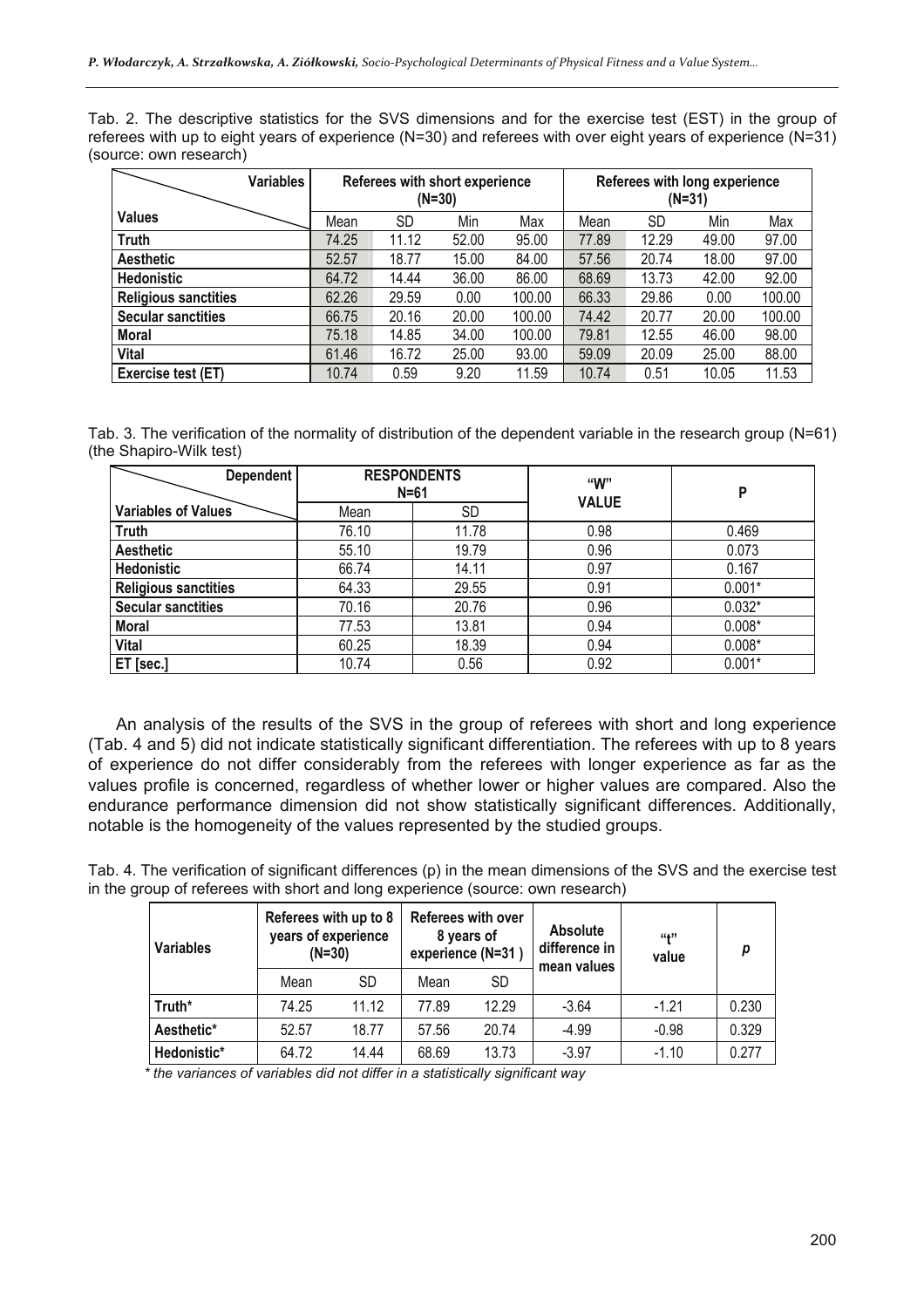Tab. 5. The verification of significant differences in the mean ranks of the SVS dimensions in the group of referees with short (N=30) and long (N=31) experience as compared by means of the Mann-Whitney U test (source: own research)

| <b>Variables</b>     |                 | Referees with up to eight years<br>of experience<br>$N = 30$ |                  | Referees with over eight years<br>of experience<br>$N = 31$ | "Ս"<br>value | р     |  |
|----------------------|-----------------|--------------------------------------------------------------|------------------|-------------------------------------------------------------|--------------|-------|--|
|                      | Mean rank       | Sum of ranks                                                 | Mean rank        | Sum of ranks                                                |              |       |  |
| Religious sanctities | 29.28<br>878.50 |                                                              | 32.66<br>1012.50 |                                                             | 413.50       | 0.457 |  |
| Secular sanctities   | 26.80           | 804.00                                                       | 35.06            | 1087.00                                                     | 339.00       | 0.069 |  |
| Moral                | 28.03           | 841.00                                                       | 33.87            | 1050.00                                                     | 376.00       | 0.199 |  |
| Vital                | 31.58           | 947.50                                                       | 30.44            | 943.50                                                      | 447.50       | 0.801 |  |
| ET                   | 31.60           | 948.00                                                       | 30.42            | 943.00                                                      | 447.00       | 0.795 |  |

Another analysis consisted in dividing the studied population into two subgroups based on the common good ethics. The median (MED=44) was chosen for a split point. A comparison of the descriptive statistics is presented in Table 6. The code of the common good ethics regards norms whose beneficiary is a community as a whole; even when this happens at the expense of individuals or groups who lose as a result of such a treatment. The scale was selected because of its strictly humanistic source underlying the essence of sport.

Tab. 6. The descriptive statistics for the SVS dimensions and the exercise test (ET) in the group of referees showing a low preference for the common good ethics (N=31) and referees demonstrating high acceptance of the common good ethics (N=30) (source: own research)

| Variables                   |       | Referees with a low level of the<br>common good ethics<br>$(N=31)$ |       | Referees with a high level of the<br>common good ethics<br>$(N=30)$ |       |       |       |        |
|-----------------------------|-------|--------------------------------------------------------------------|-------|---------------------------------------------------------------------|-------|-------|-------|--------|
| <b>Values</b>               | Mean  | <b>SD</b>                                                          | Min   | Max                                                                 | Mean  | SD    | Min   | Max    |
| <b>Truth</b>                | 73.24 | 10.48                                                              | 52.75 | 95.00                                                               | 79.07 | 12.47 | 49.30 | 97.50  |
| <b>Aesthetic</b>            | 53.66 | 20.86                                                              | 14.71 | 84.00                                                               | 56.61 | 18.87 | 18.28 | 83.57  |
| <b>Hedonistic</b>           | 63.71 | 14.91                                                              | 36.16 | 86.00                                                               | 69.87 | 12.74 | 48.80 | 92.50  |
| <b>Religious sanctities</b> | 58.24 | 28.50                                                              | 0.00  | 100.00                                                              | 70.62 | 29.77 | 0.00  | 100.00 |
| <b>Secular sanctities</b>   | 63.19 | 21.52                                                              | 20.00 | 100.00                                                              | 77.37 | 17.54 | 45.80 | 100.00 |
| Moral                       | 71.93 | 14.88                                                              | 34.00 | 100.00                                                              | 83.33 | 9.87  | 55.40 | 100.00 |
| <b>Vital</b>                | 55.24 | 18.58                                                              | 25.00 | 93.00                                                               | 65.44 | 16.98 | 26.60 | 93.90  |
| Exercise test (ET)          | 10.70 | 0.58                                                               | 9.20  | 11.59                                                               | 10.80 | 0.51  | 10.10 | 11.53  |

Subsequently, relevant tests for the significance of differences were applied in order to verify the statistical significance of the observed differences in the mean values between the groups with low and high acceptance of the common good ethics (Tab. 7). Statistically significant differences were recorded in the case of sanctities (secular and religious), moral and vital values. The remaining values and the results of the exercise test did not differentiate the studied group.

Tab. 7. The verification of the significance of differences in the mean dimensions of the SVS in the group of referees showing a low preference for the common good ethics (N=31) and referees demonstrating high acceptance of the common good ethics (N=30) (source: own research)

| <b>Variables</b> |       | Referees with a low<br>preference for the common<br>good ethics (N=31) | good ethics (N=30) | Referees with a high<br>preference for the common | <b>Absolute</b><br>difference in | (11)<br>value |           |
|------------------|-------|------------------------------------------------------------------------|--------------------|---------------------------------------------------|----------------------------------|---------------|-----------|
|                  | Mean  | <b>SD</b>                                                              | Mean               | SD                                                | mean values                      |               |           |
| Truth*           | 73.24 | 10.48                                                                  | 79.07              | 12.47                                             | $-5.83$                          | $-1.98$       | 0.052     |
| Aesthetic*       | 53.66 | 20.86                                                                  | 56.61              | 18.87                                             | $-2.95$                          | $-0.58$       | 0.565     |
| Hedonistic*      | 63.71 | 14.91                                                                  | 69.87              | 12.74                                             | $-6.16$                          | $-1.73$       | $0.088**$ |

*\* the variances of variables did not differ in a statistically significant way; \*\* p ≤ 0.05*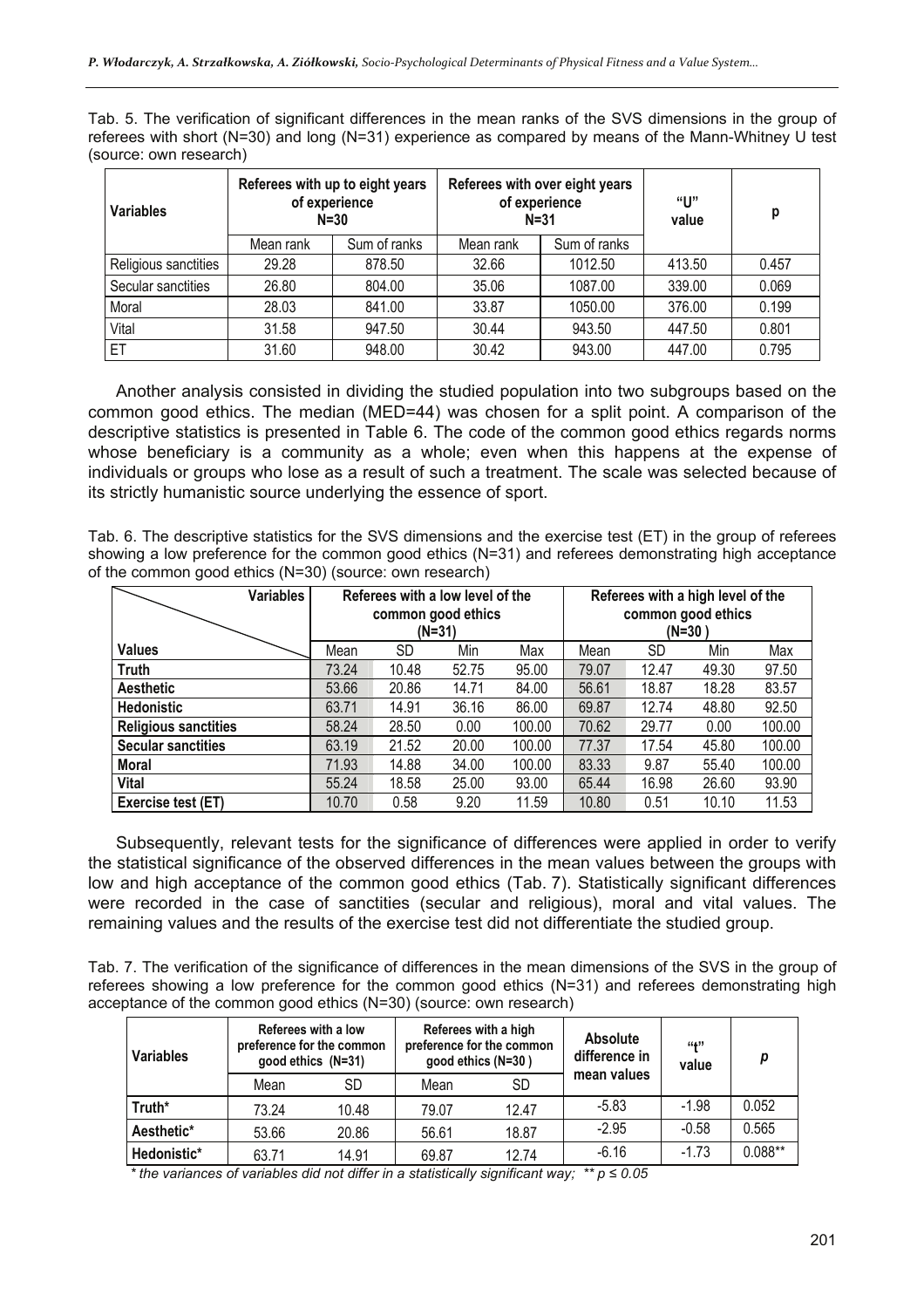| <b>Variables</b>            |           | Referees with a low preference for<br>the common good ethics N=31 |           | Referees with a high preference for<br>the common good ethics<br>$N=30$ | "ሀ"<br>value | р        |
|-----------------------------|-----------|-------------------------------------------------------------------|-----------|-------------------------------------------------------------------------|--------------|----------|
|                             | Mean rank | Sum of ranks                                                      | Mean rank | Sum of ranks                                                            |              |          |
| <b>Religious sanctities</b> | 26.44     | 819.50                                                            | 35.72     | 1071.50                                                                 | 323.50       | $0.041*$ |
| <b>Secular sanctities</b>   | 25.34     | 785.50                                                            | 36.85     | 1105.50                                                                 | 289.50       | $0.011*$ |
| <b>Moral</b>                | 24.21     | 750.50                                                            | 38.02     | 1140.50                                                                 | 254.50       | $0.002*$ |
| <b>Vital</b>                | 26.47     | 820.50                                                            | 35.68     | 1070.50                                                                 | 324.50       | $0.043*$ |
| ET                          | 29.60     | 917.50                                                            | 32.45     | 973.50                                                                  | 421.50       | 0.530    |

Tab. 8. The verification of the significance of differences in the mean dimensions of the SVS and the exercise test in the group of referees showing a low preference for the common good ethics (N=31) and referees demonstrating high acceptance for the common good ethics (N=30) (source: own research)

*\* - p ≤ 0.05* 

Both with regard to the higher values (religious and secular sanctities, moral, and truth) and the lower values (vital, aesthetic, and hedonistic), higher results were recorded in the group of referees showing a greater preference for the common good ethics (Tab. 8).

The next step was to compare groups with better and worse refereeing competencies. In this case, the differentiating variable was an indicator by means of which the studied population was divided into the referees with high level competencies, frequently refereeing extra-class and international matches, and the referees demonstrating basic competencies, refereeing first, second, and youth leagues. The relevant descriptive statistics are shown in Table 9.

Tab. 9. The descriptive statistics for the SVS dimensions and the exercise test (ET) in the group of referees with basic refereeing competencies (N=31) and referees with a high level of refereeing competencies (N=30) (source: own research)

| <b>Variables</b>            | Referees with basic refereeing<br>competencies<br>(N=31) |       |       |        |       | Referees with high level refereeing<br>competencies<br>$(N=30)$ |       |        |
|-----------------------------|----------------------------------------------------------|-------|-------|--------|-------|-----------------------------------------------------------------|-------|--------|
| <b>Values</b>               | Mean                                                     | SD    | Min   | Max    | Mean  | SD                                                              | Min   | Max    |
| <b>Truth</b>                | 74.75                                                    | 13.10 | 49.30 | 95.00  | 77.51 | 10.27                                                           | 58.50 | 97.50  |
| <b>Aesthetic</b>            | 54.27                                                    | 19.21 | 14.71 | 83.57  | 55.97 | 20.68                                                           | 18.28 | 97.10  |
| <b>Hedonistic</b>           | 65.00                                                    | 14.11 | 36.16 | 85.00  | 68.54 | 14.13                                                           | 36.20 | 92.50  |
| <b>Religious sanctities</b> | 61.49                                                    | 30.95 | 0.00  | 100.00 | 67.27 | 28.25                                                           | 17.50 | 100.00 |
| <b>Secular sanctities</b>   | 68.30                                                    | 21.20 | 20.00 | 100.00 | 72.09 | 20.49                                                           | 20.00 | 100.00 |
| Moral                       | 76.32                                                    | 16.05 | 34.00 | 100.00 | 78.80 | 11.18                                                           | 52.40 | 96.36  |
| <b>Vital</b>                | 62.12                                                    | 18.55 | 26.60 | 93.90  | 58.33 | 18.35                                                           | 25.00 | 87.83  |
| Exercise test (ET)          | 10.89                                                    | 0.55  | 10.05 | 11.59  | 10.61 | 0.51                                                            | 9.20  | 11.54  |

Next, significant differences between the groups of referees with high and basic level competencies were verified (Tab. 10 and Tab. 11).

Tab. 10. The verification of the significance of differences in the mean dimensions of the SVS in the group of referees with basic refereeing competencies (N=31) and referees with a high level of refereeing competencies (N=30) (source: own research)

| <b>Variables</b> | <b>Referees with basic</b><br>competencies<br>$(N=31)$ |       | Referees with high<br>level competencies<br>$(N=30)$ |           | <b>Absolute</b><br>difference<br>in mean | "+"<br>value | р     |
|------------------|--------------------------------------------------------|-------|------------------------------------------------------|-----------|------------------------------------------|--------------|-------|
|                  | Mean                                                   | SD    | Mean                                                 | <b>SD</b> | values                                   |              |       |
| Truth*           | 74.75                                                  | 13.10 | 77.51                                                | 10.27     | $-2.75$                                  | $-0.91$      | 0.366 |
| Aesthetic*       | 54.27                                                  | 19.21 | 55.97                                                | 20.68     | $-1.70$                                  | $-0.33$      | 0.740 |
| Hedonistic*      | 65.00                                                  | 14.11 | 68.54                                                | 14.13     | $-3.54$                                  | $-0.98$      | 0.331 |

*\*the variances of variables did not differ in a statistically significant way*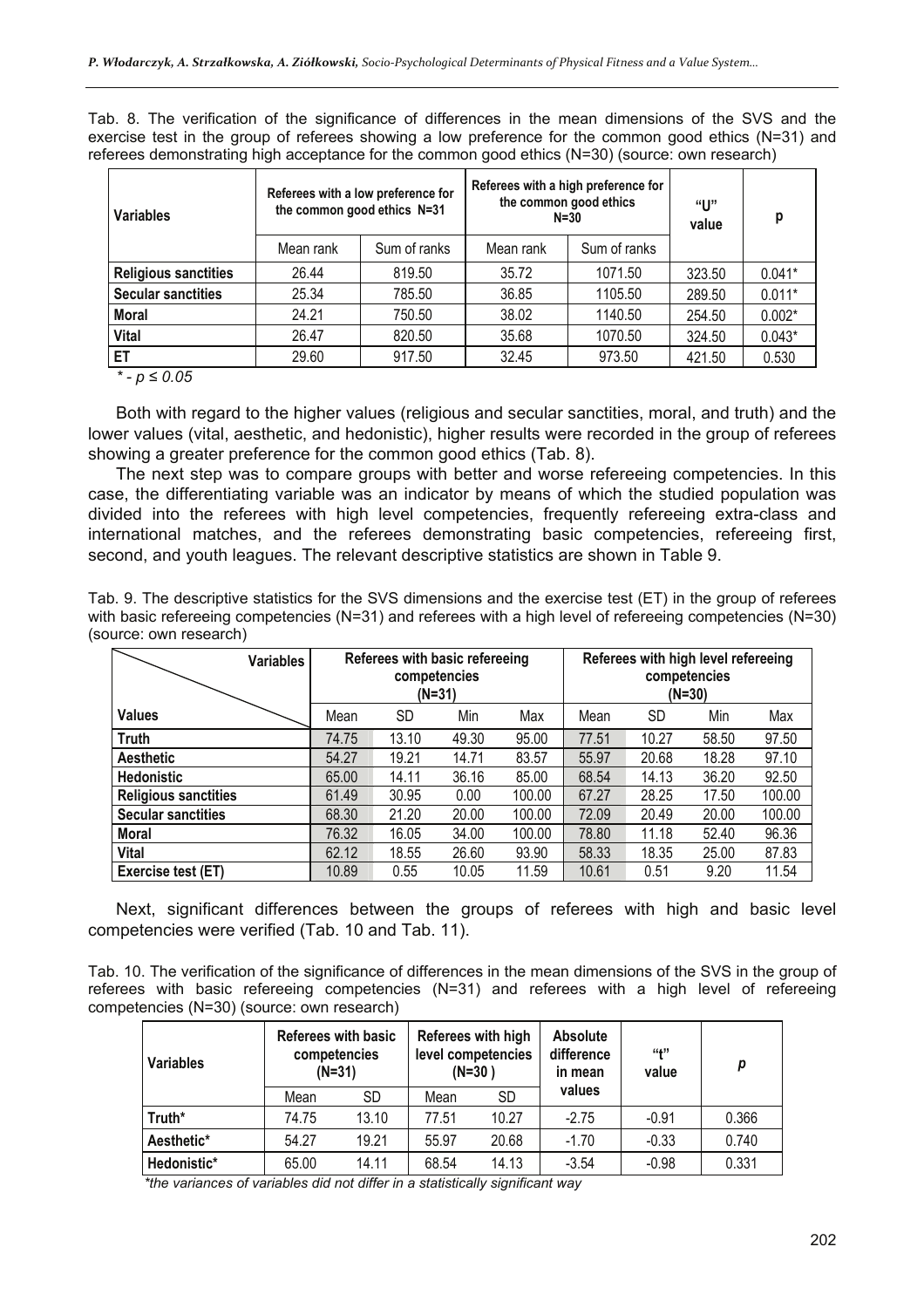Tab. 11. The verification of the significance of differences in the mean dimensions of the SVS and the exercise test in the group of referees with basic refereeing competencies (N=31) and referees with a high level of refereeing competencies (N=30) (source: own research)

| <b>Variables</b>            |           | Referees with basic refereeing<br>competence<br>$N = 31$ |           | Referees with a high level of<br>refereeing competence<br>$N = 30$ | "U"<br>value | p     |
|-----------------------------|-----------|----------------------------------------------------------|-----------|--------------------------------------------------------------------|--------------|-------|
|                             | Mean rank | Sum of ranks                                             | Mean rank | Sum of ranks                                                       |              |       |
| <b>Religious sanctities</b> | 29.02     | 899.50                                                   | 33.05     | 991.50                                                             | 403.50       | 0.374 |
| <b>Secular sanctities</b>   | 29.52     | 915.00                                                   | 32.53     | 976.00                                                             | 419.00       | 0.507 |
| <b>Moral</b>                | 30.37     | 941.50                                                   | 31.65     | 949.50                                                             | 445.50       | 0.778 |
| <b>Vital</b>                | 32.85     | 1018.50                                                  | 29.08     | 872.50                                                             | 407.50       | 0.407 |
| <b>ET</b>                   | 34.61     | 1073.00                                                  | 27.27     | 818.00                                                             | 353.00       | 0.106 |

*\* - p ≤ 0.05* 

As a supplement to the conducted research, referees' value profiles were compared by means of a graphic representation of the data (Fig. 1).



Fig. 1. The distribution of the normalised profiles of the SVS scales by groups [results in sten scores] (source: own research)

Due to a small number of women in the group of referees, a comparative study was abandoned and the results have been presented in a graphic way. As it is easily noticed, in the case of (RS, SS, MOR), female referees achieve results which do not exceed the sten score of 5, that is the median of the reference profile. As far as vital and hedonistic values are concerned, the results go far beyond the median values. The general indicator of similarity between individual hierarchies and the model hierarchy (INC) was determined at the sten score of 4. In the case of male referees, the INC indicator nears the sten score of 5, and all analysed scales reach median values of the scales (the sten score of 5). Only vital (VIT) and hedonistic (HED) values show results close to the sten score of 6. An important conclusion to be drawn from the above comparison is a necessity to conduct a comparative study in a group of female referees, assuming that the studied population will be symmetrical in number.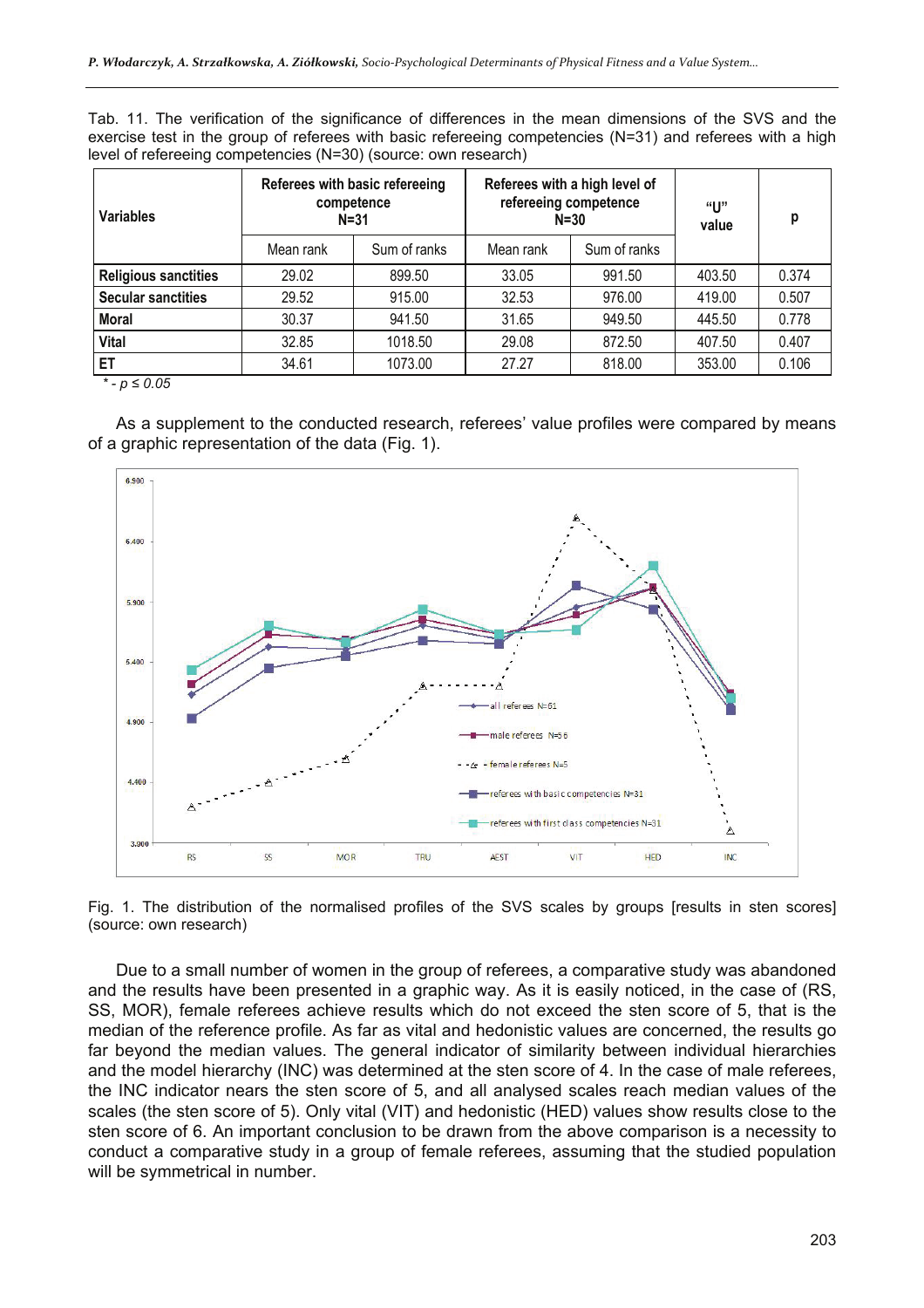#### **Conclusions**

The conducted analyses lead to the following conclusions. Primarily, the first hypothesis is to be rejected: referees' job experience does not differentiate their value profile. Irrespective of the analysed profiles of values (higher and lower), referees who have participated in sport for a longer time do not differ significantly from less experienced referees. This finding complies with earlier research on determinants of fair play attitudes conducted among young athletes from sports schools and schools managed by religious associations [40] and is consistent with Andrzej Pawłucki's theoretical speculations [15, 23], who draws our attention to the fact that thoughtless participation or participation measured by means of time dedicated to sports activities are not the only factors influencing the formation of moral attitudes. Only an adequate and morally estimated increase in "the values deposit", based on interiorisation of values through reflective participation in sports, may become a tool for "multiplying treasures of human wisdom".

Therefore, it may be concluded that referees' job experience does not impact the difference in preferences for the lower values (aesthetic, hedonistic, and vital). Refereeing may be a way of continuing a sports career, allowing thus implementation of an instilled idea of personal happiness and simultaneously contributing to the shaping of cognitive and moral maturity and to moral development [35, 36]. However, sole participation does not guarantee the formation of a different value system or an increase in moral functioning.

As far as youth – including young referees – are concerned, undertaking physical activity [37] and assuming the role of a referee may moderate the process of values formation by building up self-esteem. In this way mature referees may create an image of the ideal self. The literature lacks transparent evidence of such a dyadic relationship between physical activity and moral functioning [38, 39] and between the assumption of the role of a referee and moral functioning understood as the formation of a specific value system. Thus, this reminds us of buying a product without a guarantee of (moral) quality. Therefore, the first hypothesis claiming stricter morality of referees with mature competencies needs to be rejected. Hence, at the same time, it is hard to indicate a specific reference group in the Polish Handball Association which would determine values favoured in the social environment, since more experienced referees do not differ significantly from less experienced ones with regard to the level of preference for lower and higher values. This entails considerable cohesion of individual value systems, independent of the extent of refereeing experience. Although an upward trend was observed, we did not record statistically significant differences. In the case of more experienced referees, this may result from the impact exerted by the respondents' age. According to Piotr Brzozowski [34], age significantly modifies subjective profiles of values. The above findings comply with Andrzej Pawłucki' concept [15] that "a fan with ideal competencies is not an example of moral perfectness", and in the course of his or her career [22] "does not become a straightforward moral model", although he or she eagerly undertakes physical activity and may boast high physical endurance.

Paradoxically, lack of differences in the studied groups speaks for the essential cohesion of their value systems. Therefore, it may be concluded that the case of referees corroborates the thesis of Herbert Hiram Hyman that referees with longer practice do not constitute a reference group for less experienced referees but may gradually become one. Younger referees direct the formation of values in sportspersons whose matches they officiate. Thus, we may describe one of the loops of the system of migration of values between the groups. We could succumb to the temptation of defining cause and effect relationships by looking for relevant theories based on Bertalanffy's General Systems Theory; however, an experienced researcher may take this for hypostasis. The obtained results should be perceived rather as showing tendencies and inviting to conduct detailed research on the observed phenomena.

In the case of the second hypothesis, the influence of the preference for the common good ethics on the formation of a value system of referees was analysed. The ethics refer to norms whose beneficiary is the society viewed as a whole. The norms are especially active when an individual loses (and not gains) in the confrontation with the values of the whole society. The value system of the referees with the predominant common good ethics significantly differed from the value system of the group showing a lower preference for the common good ethics. The obtained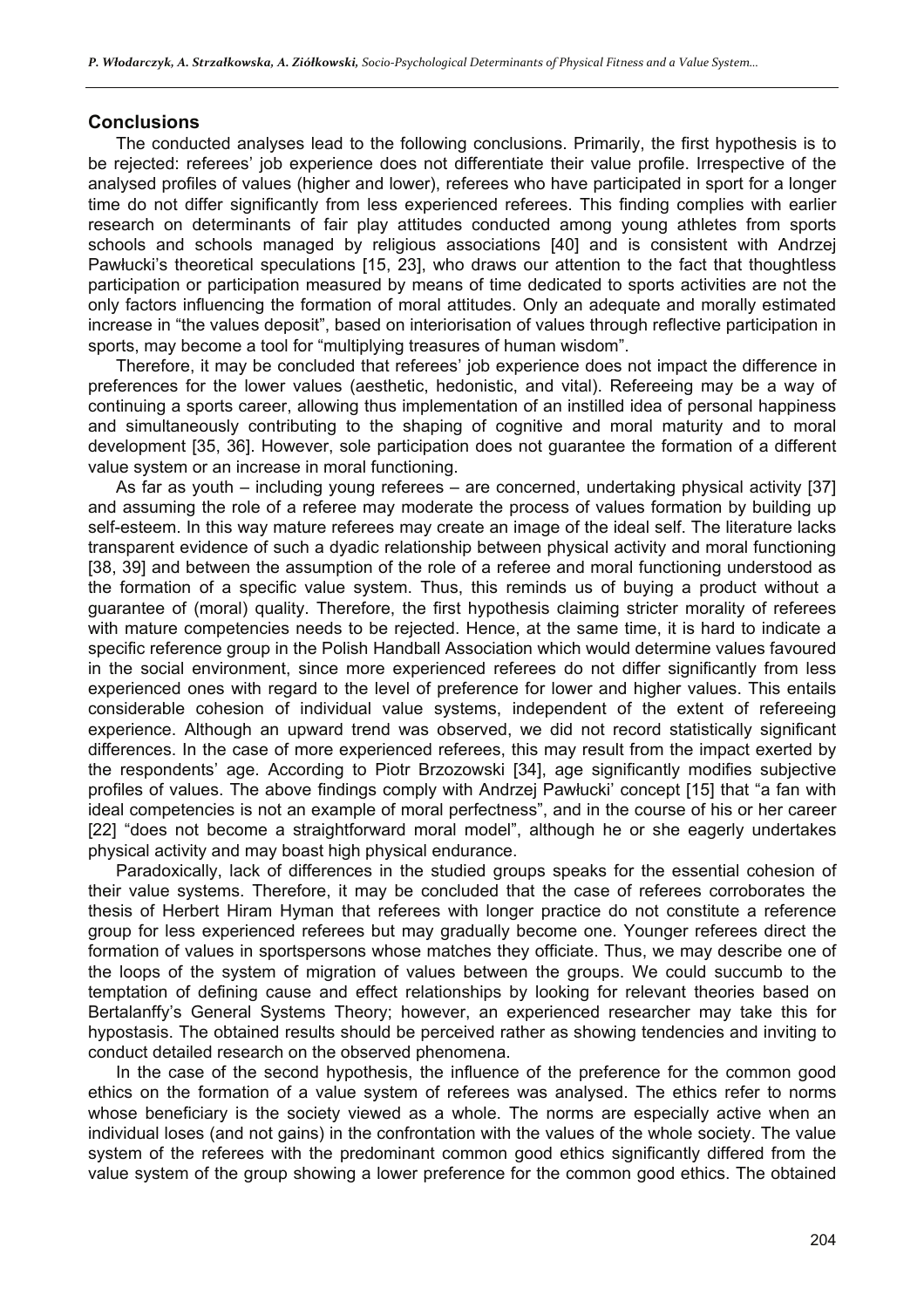result complies with Józef Lipiec's assumption [41], who viewed sport by the prism of a stadium providing an opportunity, *inter alia*, to implement socially useful values by means of the channelling function. This is important to understand the essence of sport as perceived from the point of view of implementing higher values, since sports participation and the assumption of the role of a referee provide frequent opportunities for evaluative conduct, which in turn may strengthen behaviour consistent with higher values. Ontologically speaking, sports rivalry and religion grow on the soil of a humanistic pursuit of happiness and perfectness by means of self-realisation. Insofar as referees are concerned, the self-realisation gains a special dimension through the more or less subtle influence of the value system, norms, or prohibitions, both written down and customary, which leave their regulatory stamp on the conduct of sportspersons, coaches, and large numbers of sports fans.

In the light of the findings, the third hypothesis, which presupposes an increase in a strict approach to morality and in the physical capacity of referees with higher refereeing competencies, has to be rejected. The findings do not corroborate the presupposition. It was assumed that referees with higher refereeing competencies would favour stricter value systems and, simultaneously, display better physical fitness.

Sport forms a part of social life and contributes to the development of traits that support socialisation of individuals [42]. However, no research has been conducted that would explicitly confirm the influence of sports participation on the formation of a stronger, axiologically central orientation. To be more precise, sport is a context within which youth and adults (including referees) are provided with an opportunity to establish positive relations in the group in which they function. Sport is a training ground, where actors and spectators of a sports event experience consequences of their conduct, both moral and immoral. The conduct is being assessed by referees in real time. They interpret the conduct of sportspersons as compliant or non-compliant with the rules. The formation of moral attitudes in sportspersons depends on their physical fitness and attitude towards abiding by the rules.

The paper combines the economic and the ethical dimension in order to present a duality of roles played by a referee. On the one hand, he or she is a living representative of the Christian mediaeval [43] ethics of chivalry with the ethics of dignity [44] forming its paramount value. An attribute of the latter are the words: always and under any conditions retain your personal dignity. The underlying virtues include toughening one's body and character, spirituality, inner development, honour, disdain for material values, maintaining purity of a class or a social group. These stand in opposition to defilement, a loss of honour, ruthless pursuit of material goods, modifying traditions, degradation of oneself, neglecting development of one's skills, neglecting one's spiritual development. On the other hand, modern sport and referees follow the ethics of productivity. Its underlying virtues include: usefulness, effectiveness, diligence, postponing gratification, an individual success. The cardinal sins encompass: sloth, unproductivity, waste, hasty and excessive consumption, sentimental and *ad hoc* functioning. This ethical code is strictly bound with the Protestant [45] model of the functioning of wealthy societies with a high economic growth rate.

Specifically in the case of referees, attention should be paid to the choice of methods for the assessment of competencies, taking also into account the dimension of ethical functioning. Such support may take the form of mentoring or coaching provided by a referee observer of the Polish Handball Federation. Referees with a high potential should serve as moral role models. Therefore, the task of the body of referees responsible for the promotion of candidates is to apply scientific methods for the assessment of a development potential and coordinate support methods. The aim of this process is to select candidates with the highest potential, both physical and moral. Only referees with an established value system may become depositaries of the modern sport values. The role of referees who verify promotion is to check and support candidates whose attitude and value system are those of a model referee, maybe a bit idealised but certainly worth emulating. Thanks to that, candidates from younger generations will profit from the values of the previous generation. Finally, it should be added that next stages of research need to be focused on verifying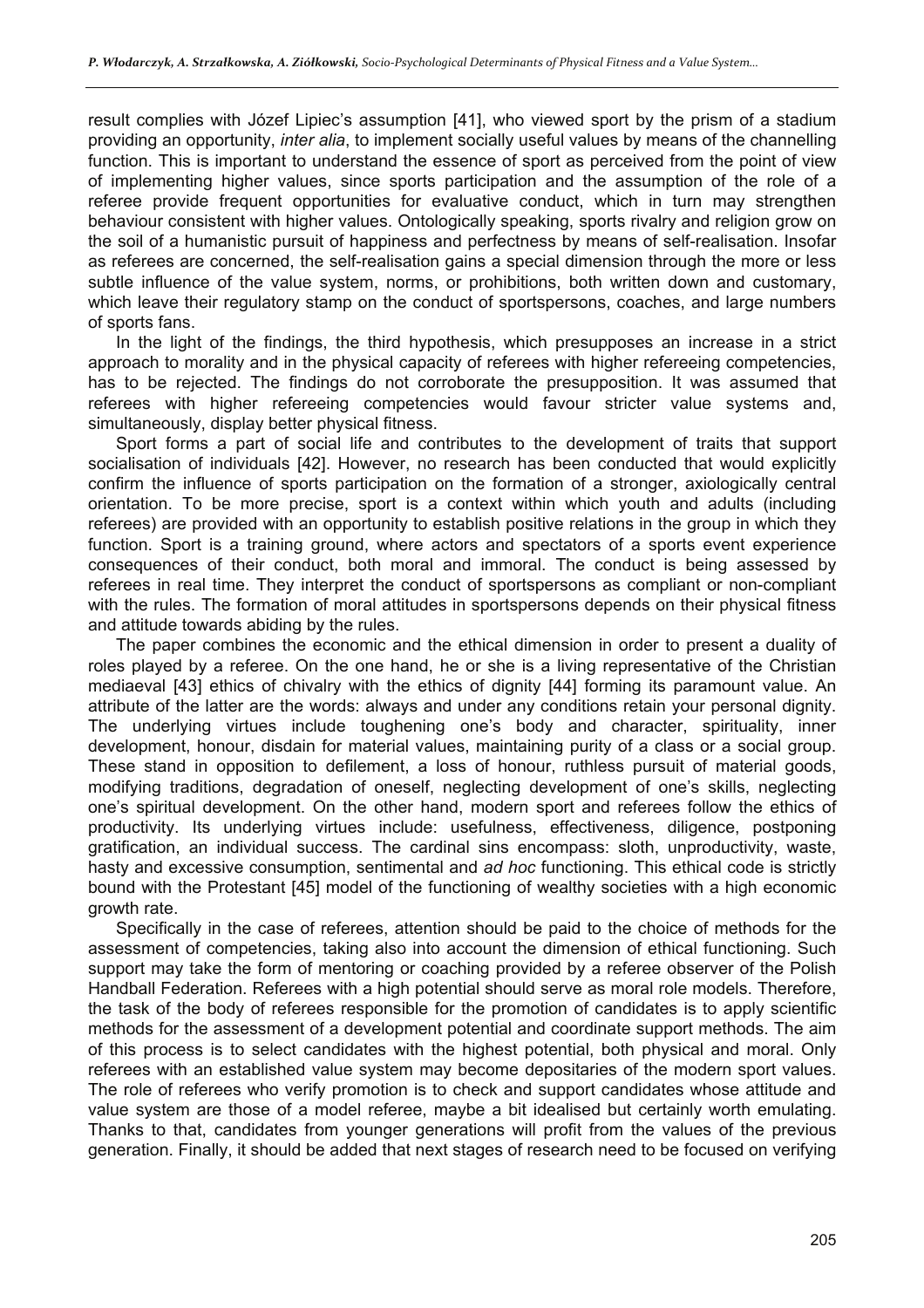relationships between a structure of temperament, a value system, and the diagnosis of a future referees' potential.

## **References**

- 1. Bartczak G, Tyszka T. Ocenianie i sędziowanie w sporcie [in Polish] [Assessment and refereeing in sports]. In: Tyszka T, editor. *Psychologia i sport [Psychology and sports]*. Warszawa: AWF; 1991, 183- 199.
- 2. Gracz J, Sankowski T. Psychologia aktywności sportowej [in Polish] [Psychology of sports activity]. Poznań: AWF; 2004.
- 3. Barczyk A. Próba określenia modelu osobowościowego sędziego w gimnastyce sportowej [in Polish] [An attempt to define the personality model of a referee in artistic gymnastic. Competitive sport] *Sport Wyczynowy* 1972;1:42-47.
- 4. Ziobro H. Próba eksperymentalnego określenia niektórych cech psychicznych sędziego piłkarskiego [in Polish] [An attempt to determine experimentally some psychological traits of a football referee]. *Zeszyty Naukowe AWF we Wrocławiu* 1972;12:189-191.
- 5. Wierzbicka A. Psychospołeczne uwarunkowania stronniczości sędziego sportowego [in Polish] [Psychosocial conditioning of the partiality of a referee]. *Roczniki Naukowe AWF Poznań* 1993;43:43-50.
- 6. Andryszczak M. Idealny arbiter czy to możliwe? Analiza porównawcza sędziów piłkarskich w kontekście społecznego spostrzegania [in Polish] [An ideal referee – is it possible? A comparative analysis of football referees in the context of social perception.] [Wkład nauk humanistycznych do wiedzy o kulturze fizycznej]. In: Rychta T, Guszkowska M, editors. *Wkład nauk humanistycznych do wiedzy o kulturze fizycznej*. Warszawa: PTNKF Sekcja Psychologii Sportu; 2003, 183-190.
- 7. Włodarczyk P, Ziółkowski A. Psychospołeczne uwarunkowania kompetencji moralnych i zdrowotnych sędziów Związku Piłki Ręcznej w Polsce [in Polish] [Psycho-social determinants of moral and health competencies of the Polish Handball Federation's referees]. *Rozprawy Naukowe AWF we Wrocławiu* 2009;27:160-166.
- 8. Pawlak A. Autoportret polskich sędziów sportowych [in Polish] [Self-portrait of Polish referees]. Warszawa: AWF; 1987.
- 9. McIntosh PC. Sport in society. London: C.A. Watts & Co. Ltd; 1963.
- 10. The Official Website Sport Business Daily [accessed April 2011] available at http://www.sportsbusinessdaily.com/Daily/Issues/2011/02/Feb-9/Research-and-Ratings/Sports-magrevenue.aspx
- 11. Buhler AW. Football as an international business: an Anglo-German comparison. *Eur J Sport Soc*  2006;1:25-41.
- 12. The Official Website Deloitte [accessed May 2011] available at http://www.deloitte.com/view/en\_GB/uk/industries/sportsbusinessgroup/sports/football/annual-review-offootball-finance-2011/index.htm
- 13. Kłoskowska A. Kultura masowa. Krytyka i obrona [in Polish] [Mass culture. Criticism and defence]. Warszawa: PWN; 1964.
- 14. Bauman Z. Kultura w płynnej nowoczesności [in Polish] [Culture in liquid modernity]. Warszawa: Agora SA; 2011.
- 15. Pawłucki A. Wychowanie jako kulturowa rzeczywistość. Na przykładzie wychowania do wartości ciała [in Polish] [Upbringing as a cultural reality as exemplified by education in the body value]. Gdańsk: AWF; 1992.
- 16. Newcomb ThM. Personality and social change: Attitude formation in a student community. (Reprint 1943). New York: Dryden Press; 1957.
- 17. Łuszczyńska A. Psychologia sportu i aktywności sportowej [in Polish] [Psychology of sports and physical activity]. Warszawa: PWN; 2011.
- 18. Litwak E. Reference group theory, bureaucratic career, and neighborhood primary group cohesion. *Sociometry* 1960;23:72-73.
- 19. Wojciszke B. Człowiek wśród ludzi. Zarys psychologii społecznej [in Polish] [An individual among people. Outline of social psychology]. Warszawa: Scholar; 2004.
- 20. Wren K. Wpływ społeczny [in Polish] [Social influence]. Gdańsk: Wydawnictwo Psychologiczne; 2005.
- 21. Lipiec J. Podmiotowość zespołu [in Polish] [Collective subjectivity]. In: Żak S, Spieszny M, Klocek T, editors. *Gry zespołowe w wychowaniu fizycznym i sporcie*. *Studia i Monografie AWF w Krakowie* 33;2005:21-30.
- 22. Dziubiński Z. Wychowawcze aspekty sportu [in Polish] [Educational aspects of sports]. Warszawa: SALOS; 1993.
- 23. Pawłucki A. Osoba w pedagogice ciała. Prawo pokoju olimpijskiego [in Polish] [The person the pedagogy of the body. The Olympic Truce]. Gdańsk-Olsztyn: Olsztyńska Szkoła Wyższa; 2007.